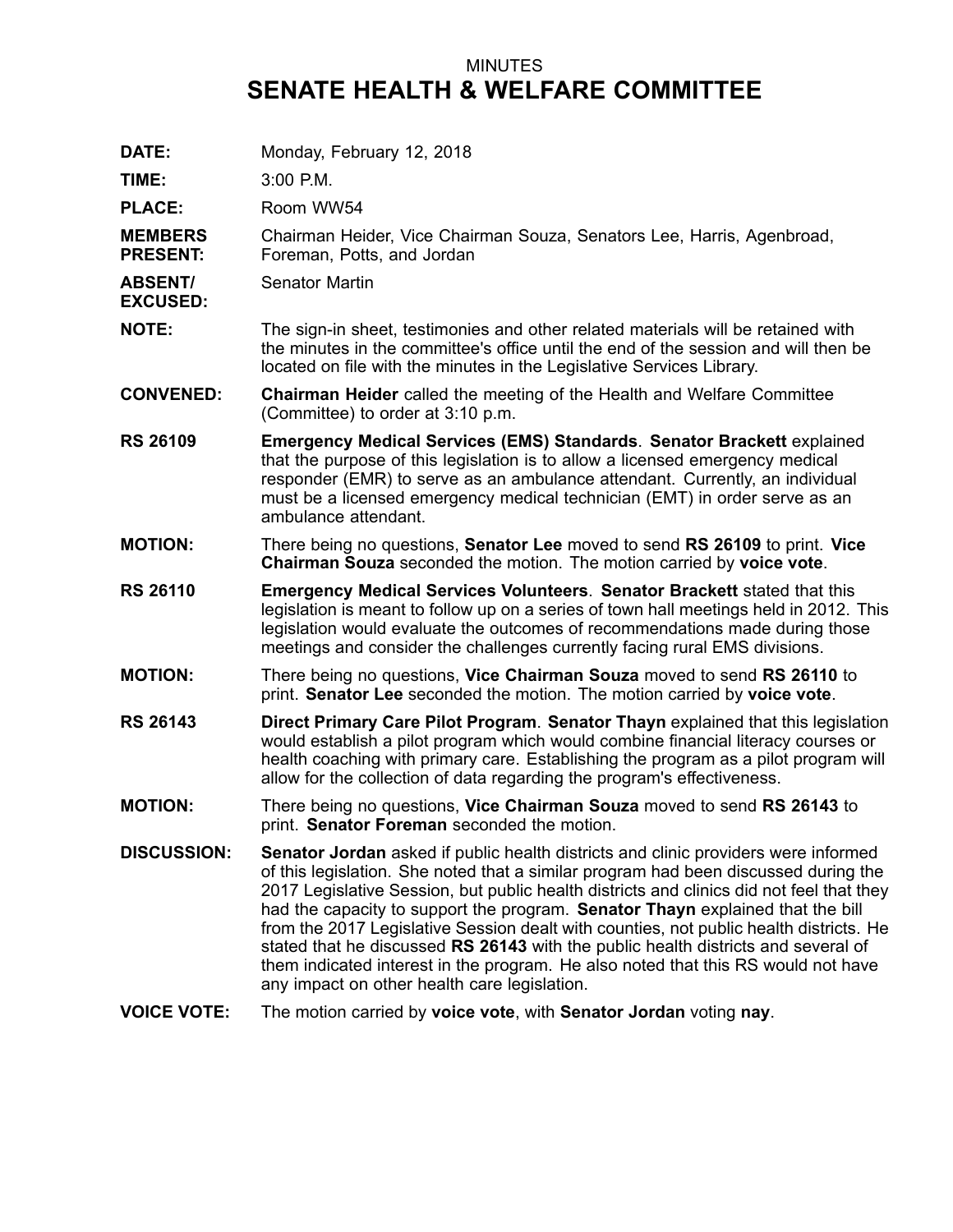- **RS 26076 Individuals with Disabilities**. **Cheryl Bloom** explained that the purpose of this RS is to amend current Idaho Code regarding service animals. She commented that not all disabilities are covered in the portion of Idaho Code addressing service animals. **Ms. Bloom** also noted that Idaho Code does not include a distinct exclusion of comfort animals or personal protection trained dogs as service dogs. This RS would amend these issues. **Ms. Bloom** emphasized the importance of clear language regarding public access denial by business owners. This RS would clarify information regarding trainers and dogs in training.
- **MOTION:** There being no questions, **Senator Lee** moved to send **RS 26076** to print. **Senator Jordan** seconded the motion.
- **DISCUSSION: Senator Lee** noted that this RS involves <sup>a</sup> significant rewrite of Idaho Code and deserves <sup>a</sup> hearing.

**Senator Foreman** expressed concern that the RS proposes penalties which are overly harsh.

- **VOICE VOTE:** The motion carried by **voice vote**.
- **H 0393 Insurance, Immunization Board**. **Representative Blanksma** explained that this legislation would make the following changes: 1.) add <sup>a</sup> self-insured individual from the business community to the Immunization Board; 2.) extend the sunset date to 2024; and 3.) remove the interest requirement for nonpayment of assessments. **Representative Blanksma** noted that the interest requirement was removed because it is too difficult to implement. However, the Director of the Idaho Department of Insurance will retain the ability to administer fines for nonpayment of assessments. **Representative Blanksma** stated this bill would have no fiscal impact and clarified that all money collected by the Immunization Board is spent on vaccinations.
- **DISCUSSION: Senator Jordan** sought more information regarding the fines and penalties that the Director of Insurance can impose. **Representative Blanksma** explained that it is difficult to calculate interest for nonpayment. She noted that the Director of Insurance has the ability to penalize those who do not pay, but stated that this has never been done.

**Dean Cameron** introduced himself as the Director of the Idaho Department of Insurance. He stated that it is difficult to determine when to begin calculating interest for non-payments. **Director Cameron** noted that some carriers challenged the requirement to pay for assessments and the authority of the Immunization Board. He explained that he has the authority to impose fines, but it is rarely used.

**Senator Jordan** asked what criteria are used to determine whether <sup>a</sup> penalty should be imposed. **Director Cameron** acknowledged that the language allowing for the imposition of penalties is permissive. Penalties depend upon the discretion of the Department of Insurance.

- **TESTIMONY: Sharon Hawkins** introduced herself as <sup>a</sup> representative of the Idaho Association of Commerce and Industry (IACI). She stated that IACI supports **H 0393**.
- **MOTION:** There being no more testimony or questions, **Senator Agenbroad** moved to send **H 0393** to the floor with <sup>a</sup> **do pass** recommendation. **Senator Harris** seconded the motion. The motion carried by **voice vote**, with **Senator Foreman** voting **nay**. Senator Agenbroad will carry the bill on the floor of the Senate.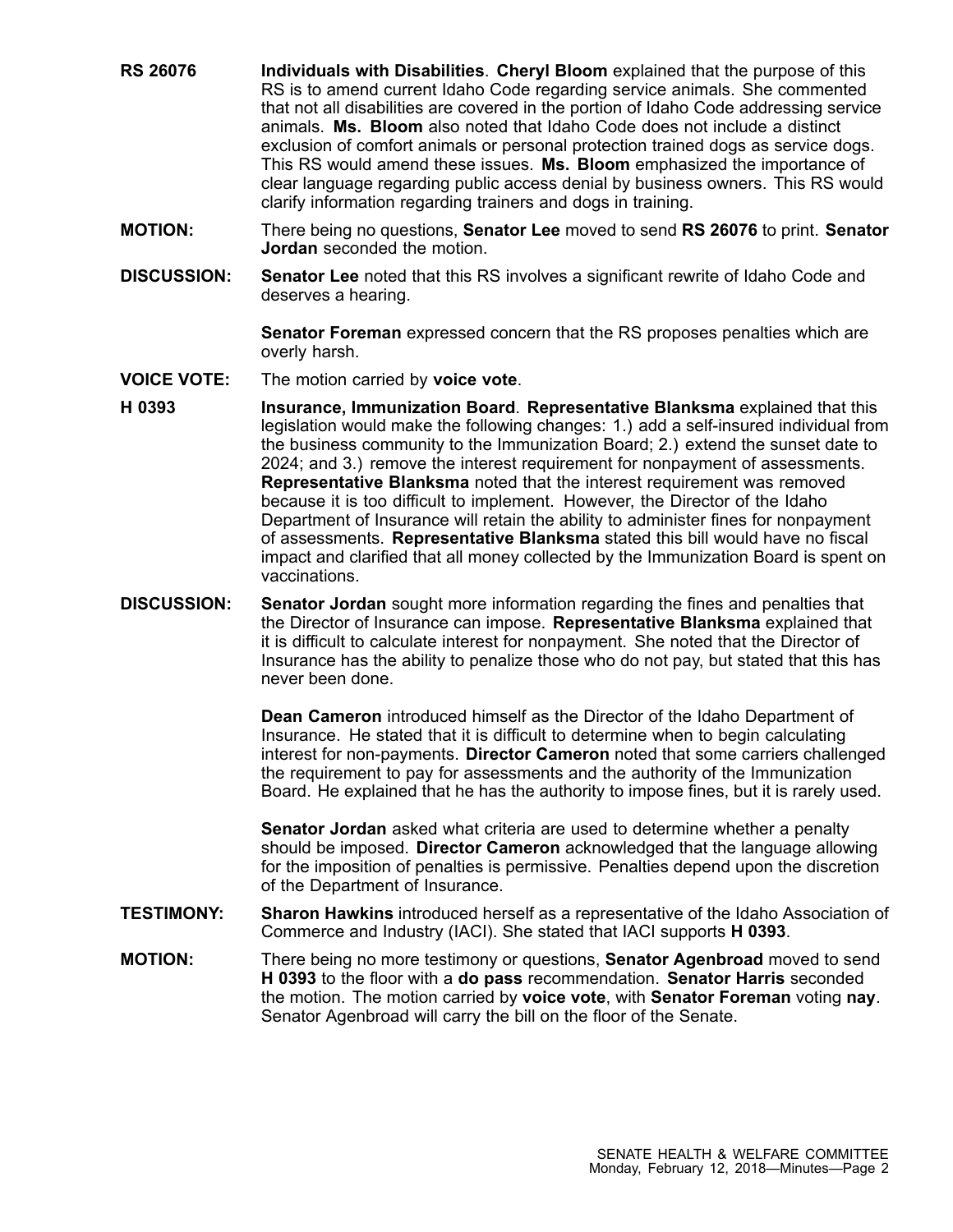**S 1235 Board of Nursing, Education**. **Sandra Evans** introduced herself as the Executive Director of the Idaho Board of Nursing (BON). Idaho Code § 54-1403 created the BON and defines the required qualifications for the BON's members. Five members of the BON must be registered nurses (RNs). They must be actively engaged in <sup>a</sup> field of nursing in Idaho at the time of their appointment. RNs must meet certain academic requirements in order to serve on the BON. **S 1235** would eliminate these education requirements for RN members.

> **Ms. Evans** noted that there are many educational pathways leading to nursing licensure, ranging from technical programs to master's degree programs. Regardless of which educational program <sup>a</sup> nursing student completes, all graduates take the same licensing examination to obtain an RN license. The BON requires all RNs to demonstrate continuous professional development in order to renew their license. **Ms. Evans** stated that the BON's education requirements for RN board members are limiting and inconsistent with the BON's commitment to lifelong education. **S 1235** seeks to remove educational limitations on BON membership.

**DISCUSSION: Senator Potts** expressed concern that removing educational requirements could cause the BON to fill all five RN positions with master's and doctoral graduates; therefore, individuals with lower levels of education would not be represented on the BON. He noted that the educational requirements ensure educational diversity on the BON. He asked how the BON would maintain this diversity without educational requirements. **Ms. Evans** asserted that the BON is seeking individuals to represent RN nurses in general, regardless of their educational background. She stated that the BON has historically remained sufficiently educationally diverse. **Ms. Evans** also noted that it can be difficult to find BON appointees who meet required educational criteria. In the past, Idaho governors have been interested in appointing geographically diverse nurses to the BON, as opposed to educationally diverse nurses.

> **Senator Harris** asked if the BON has struggled to fill positions due to educational restrictions. **Ms. Evans** responded in the affirmative.

**Vice Chairman Souza** noted that active diploma nurses are currently very rare. She asked if <sup>a</sup> nurse's personality, motivation, and willingness to serve on the BON is more important than educational background when considering the nurse for BON membership. **Ms. Evans** responded in the affirmative. She emphasized the importance of maintaining demographic and geographic diversity on the BON.

- **TESTIMONY: Dr. Randall Hudspeth** introduced himself as the Executive Director of the Idaho Alliance of Leaders in Nursing and the Nurse Leaders of Idaho, as well as <sup>a</sup> former chairman of the BON. **Dr. Hudspeth** noted that 67.25 percent of Idaho's nurses hold <sup>a</sup> baccalaureate degree. The number of associate degree nurses in Idaho is decreasing.
- **DISCUSSION: Senator Potts** asked if there should be geographical requirements for BON members. **Ms. Evans** stated that the BON has discussed <sup>a</sup> variety of potential membership requirements. She expressed uncertainty regarding whether <sup>a</sup> more prescriptive set of requirements will lead to increased diversity on the BON.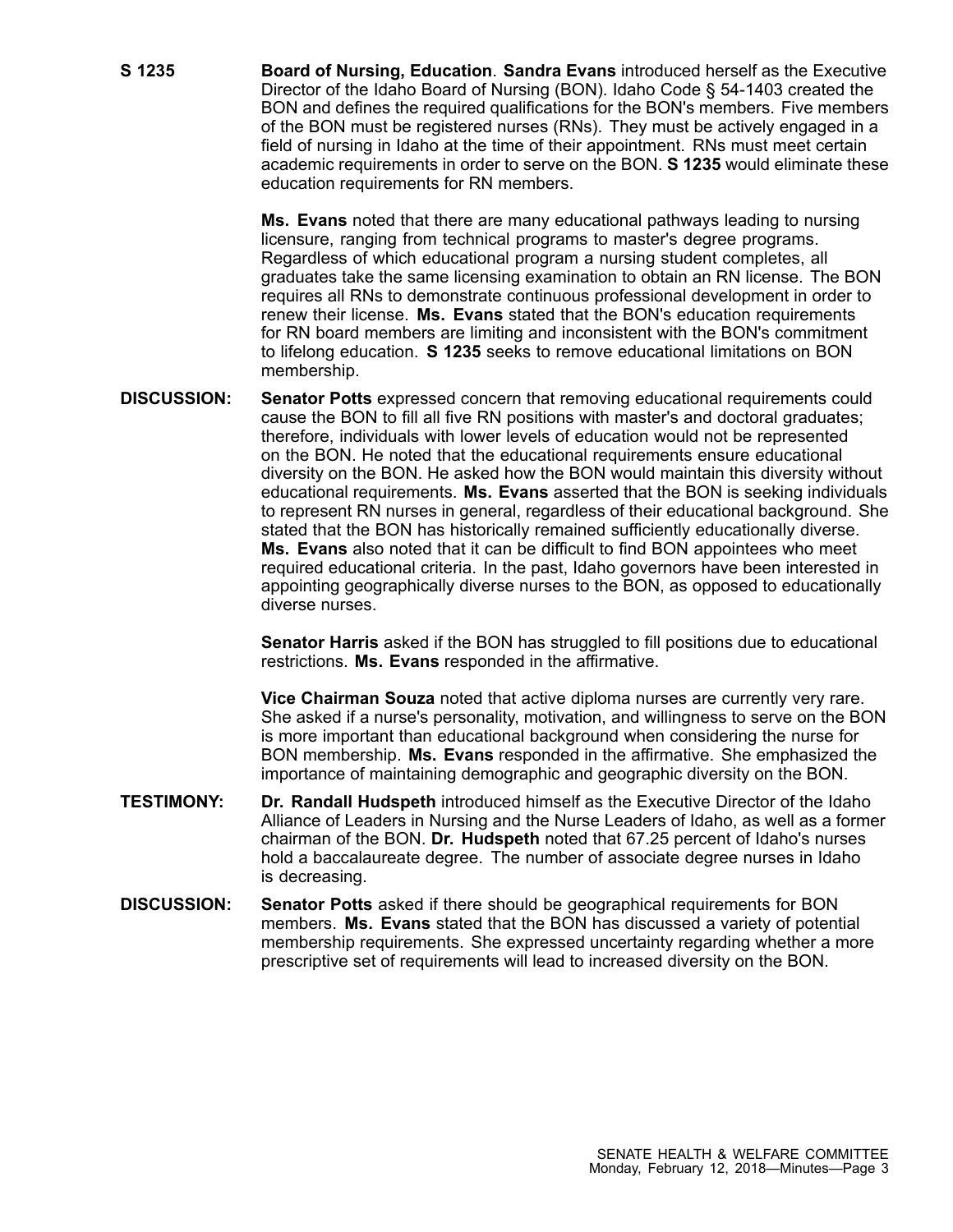**MOTION:** There being no more testimony or questions, **Vice Chairman Souza** moved to send **S 1235** to the floor with <sup>a</sup> **do pass** recommendation. **Senator Potts** seconded the motion.

> **Vice Chairman Souza** expressed confidence in the BON's ability to maintain its diverse membership.

> The motion carried by **voice vote**. Vice Chairman Souza will carry the bill on the floor of the Senate.

**PRESENTATION: Epidiolex**. **Dr. Robert Wechsler** stated that Epidiolex is <sup>a</sup> pharmaceutical-grade cannabidiol (CBD) oil in development by Greenwich Pharmaceuticals. **Dr. Wechsler** explained that he is the sponsor of the Epidiolex study. Forty children initially entered the study, but one chose not to continue due to an aversion to blood draws, one dropped out due to relocation, and four dropped out after receiving no perceived benefit from Epidiolex. Of the 34 children remaining in the program, 14 have experienced <sup>a</sup> moderate to high benefit from Epidiolex, meaning <sup>a</sup> reduced number of seizures. Another 14 children have not experienced <sup>a</sup> reduction in the number of seizures, but have experienced <sup>a</sup> decrease in seizure intensity.

> **Dr. Wechsler** explained that Greenwich Pharmaceuticals has completed all four of its initial clinical trials. All studies showed encouraging results. Greenwich Pharmaceuticals submitted <sup>a</sup> New Drug Application (NDA) to the Food and Drug Administration (FDA) in October 2017. **Dr. Wechsler** expected the NDA to be approved by the FDA in June 2018. The Drug Enforcement Administration (DEA) will then need to schedule Epidiolex. Barring any unexpected events, **Dr. Wechsler** anticipated that Epidiolex will be available by prescription by the end of 2018.

> **Dr. Wechsler** expressed concern about false claims regarding the medical benefits of marijuana. He also voiced concern that artisanal CBD products are not regulated and often have very low levels of CBD. **Dr. Wechsler** noted dosing problems related to artisanal CBD products. Epidiolex is 95 percent CBD; <sup>a</sup> typical dose for an adult is two teaspoons. Artisanal products are sometimes only two percent CBD; an effective dose for an adult would be roughly one liter per day. Artisanal products may contain higher levels of tetrahydrocannabinol (THC) than advertised. These products can be dangerous for patients.

**DISCUSSION: Chairman Heider** asked if Dr. Wechsler's findings have been published. **Dr. Wechsler** stated that he presented his findings in <sup>a</sup> poster at an American Epilepsy Society meeting. He offered to distribute the poster to the Committee. **Dr. Wechsler** expects to publish his findings once all 39 study participants have been in the study for one year.

> **Senator Jordan** asked Dr. Wechsler to define "moderate benefits." **Dr. Wechsler** stated that <sup>a</sup> moderate benefit refers to <sup>a</sup> 30 to 50 percent reduction in the number of seizures.

> **Senator Potts** asked how much THC is in Epidiolex. **Dr. Wechsler** explained that the two most prevalent cannabinoids in marijuana are THC and CBD; the two compounds have completely different effects. CBD has no psychoactive properties. Epidiolex is <sup>a</sup> highly purified CBD oil that contains 95 percent CBD and only trace amounts of THC, if any. There is not enough THC in Epidiolex to be biologically significant. However, artisanal CBD products often contain THC. Products with high levels of THC can worsen seizures.

**Chairman Heider** asked if Epidiolex will be available by prescription in the future. **Dr. Wechsler** expected Epidiolex will be available by prescription by the end of